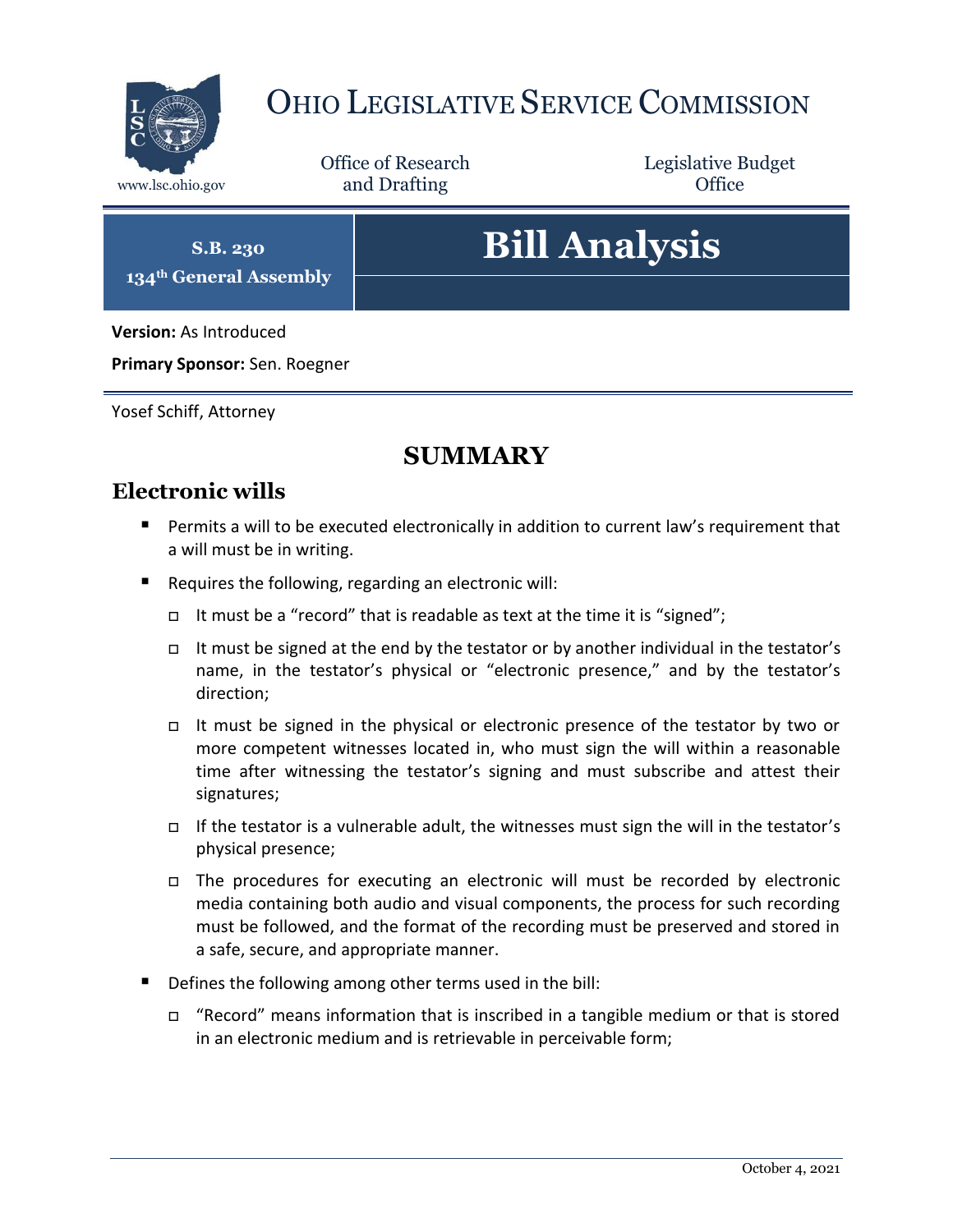- $\Box$  "Sign" means to do either of the following with the present intent to authenticate or adopt a record: execute or adopt a tangible symbol, or affix to or logically associate with a record an electronic symbol or process;
- $\Box$  "Electronic presence" means the relationship of two or more individuals in different locations communicating in real time to the same extent as if the individuals were physically present in the same location;
- $\Box$  "Vulnerable adult" means a person who is 18 years of age or older and whose ability to perform daily normal activities or to provide for the person's own care or protection is impaired due to a mental, emotional, sensory, or long-term physical or developmental disability, brain damage, or the debilitating infirmities of aging.
- Requires a copy of the electronic will to be provided to the testator of that electronic will.
- **Provides that on and after the bill's effective date, Ohio laws applicable to wills apply to** electronic wills unless it is clear from the context or meaning of the provision of the law that it applies only to a will in writing or a will other than an electronic will.
- $\blacksquare$  Requires a copy of an electronic will to be deposited by the testator or by some other person for the testator and with the testator's affidavit authorizing such person to make the deposit, in the office of the probate court judge in the county in which the testator lives, before or after the testator's death.
- **Provides that a document is to be treated as an electronic will if a probate court finds** that the proponent of the document as a purported electronic will has established, by clear and convincing evidence, that the decedent prepared the document or caused it to be prepared, signed the document and intended it to constitute the decedent's will, and the above requirements for making an electronic will are complied with.
- Permits an executor to file an action in the probate court to recover court costs and attorney's fees from the attorney, if any, responsible for the execution of the document as a purported will upon a finding by the court under the preceding dot point.
- Specifies that an electronic will may be revoked by the testator's subsequent will revoking all or part of the will expressly or by inconsistency, or by a "physical act" that the testator, with the intent of revoking all or part of the will, performed the act or directed another individual who performed the act in the testator's physical presence.
- **Defines "physical act" as used in the preceding dot point as including the use of a delete** or trash function on the computer pertaining to the electronic will or by typing or writing "revoked" on an electronic or printed copy of the electronic will.
- Provides that an oral will, made in the last sickness, is valid in respect to personal property if it is transcribed electronically and subscribed by two competent disinterested witnesses within ten days after the speaking of the testamentary words and who were in the physical or electronic presence of the testator.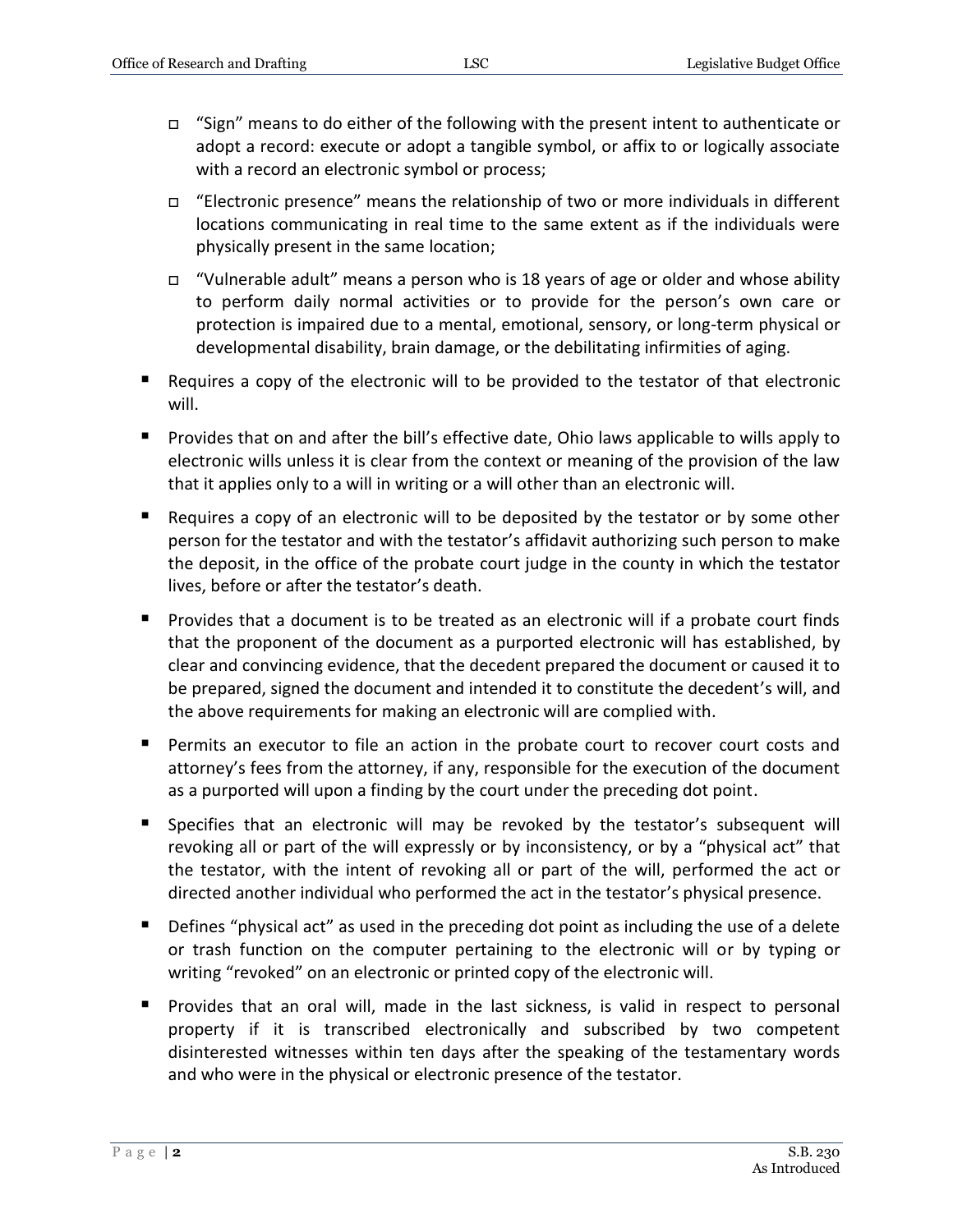- Requires that the witnesses to an oral will who were, at the time the testamentary words were spoken, in the testator's electronic presence be located in Ohio.
- Authorizes a testator, by will, to devise, bequeath, or appoint property or an interest in property to a trustee of a trust that is evidenced by an electronic instrument.
- Requires a complaint in the probate court to have an electronic will declared valid to contain the following statements:
	- $\Box$  That a "copy" (copy of the record of an electronic will that is readable as text) of the will has been filed with the probate court and that the will is an electronic will;
	- $\Box$  That the will was signed at the end by the testator or by another individual in the testator's name, in the testator's physical or electronic presence, and at the testator's express direction;
	- □ That the will was signed in the physical or electronic presence of the testator by two or more competent individuals and that all of the above requirements for the execution of an electronic will are complied with.

# **Transfer on death designation affidavit**

■ Allows a transfer on death designation affidavit to be executed in an electronic manner, provides that a certified copy or a copy of the affidavit that is readable as text must be considered to be a certified copy or a copy of the record of the affidavit, and requires a copy of that affidavit to be offered for recording with the county recorder.

# **Declaration governing the use or continuation, or the withholding or withdrawal, of life-sustaining treatment**

- Permits a declaration governing the use or continuation, or the withholding or withdrawal, of life sustaining treatment to be executed electronically by the declarant or another individual at the declarant's direction by signing the "record" at the end of the declaration, stating the date of its execution, and having it witnessed or acknowledged as follows:
	- $\Box$  The electronic declaration must be witnessed by two individuals with qualifications specified in continuing law and in whose physical or electronic presence the declarant, or another individual at the declarant's direction, signed the declaration;
	- If the declarant is a vulnerable adult, the witnesses must sign the will in the physical presence of the declarant;
	- □ The electronic declaration must be certified and attested by a notary public through an electronic notarization or as an online notarization under the Ohio Notary Law.

# **Durable power of attorney for health care**

 Permits a durable power of attorney for health care to be executed electronically by which the principal must sign the record associated with, and at the end of, the instrument and state the date of its execution; and requires the instrument to be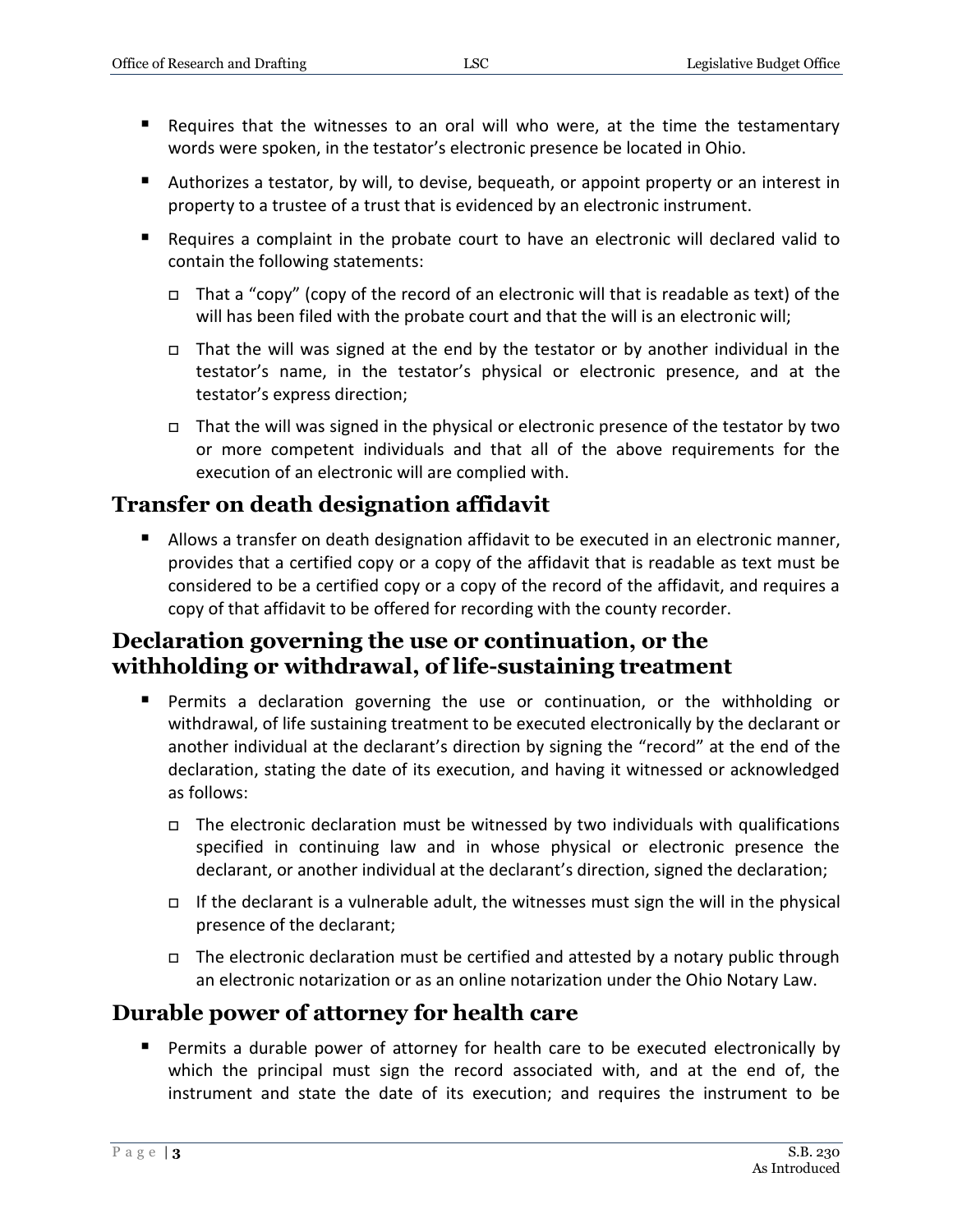witnessed by at least two individuals who have the qualifications under continuing law, or are certified and attested by a notary public as follows:

- If the electronic durable power of attorney for health care is witnessed, requires the principal to sign the instrument, or acknowledge the signature at the end of the instrument, in the physical or electronic presence of each witness;
- $\Box$  If the principal is a vulnerable adult, requires the witnesses to sign the will in the physical presence of the principal;
- $\Box$  If the electronic durable power of attorney is certified and attested, requires a notary public to certify and attest the instrument through an electronic notarization or as an online notarization under the Ohio Notary Law.

### **Power of attorney**

- Allows a power of attorney to be executed electronically by the principal signing the instrument or by another individual directed by the principal to sign the principal's name on the instrument in the electronic presence of the principal.
- **Provides that a signature on an electronic power of attorney is presumed to be genuine** if the principal or the principal and other individual directed by the principal to sign the principal's name acknowledges the signature before a notary public performing an electronic notarization or an online notarization pursuant to the Ohio Notary Law.

### **Recording by county recorder**

- **Provides that an electronic durable power of attorney for health care or an electronic** declaration for the continuation or use, or the withholding or withdrawal, of life-sustaining treatment is recorded by presenting a "copy of the declaration" or the electronic durable power of attorney for health care retrieved and copied in readable text.
- Defines "copy of a declaration" as a printed or electronic copy of a declaration in writing, a copy of the record of a declaration executed electronically that is readable as text, or an electronic copy of the record of a declaration executed electronically.

# **TABLE OF CONTENTS**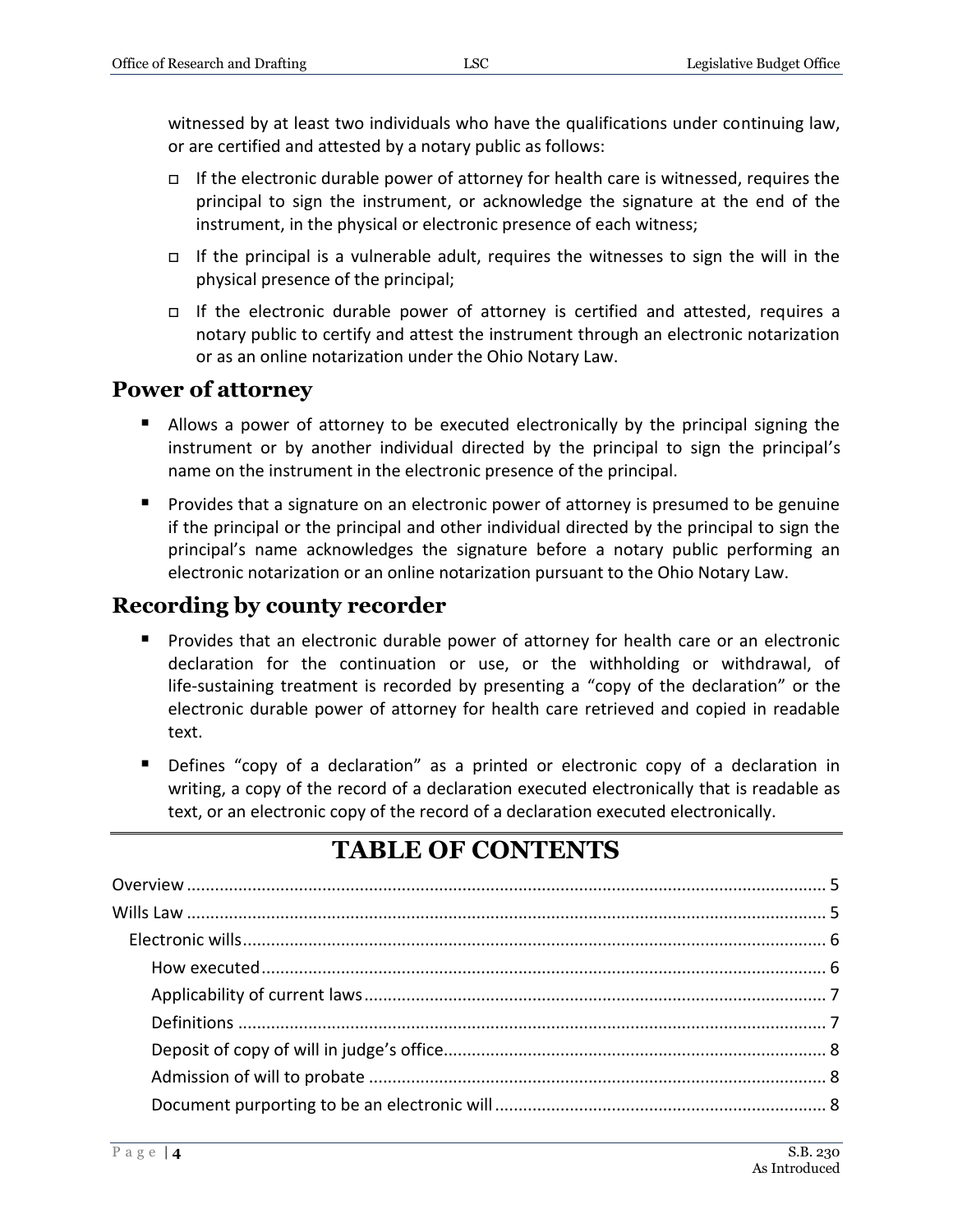| Real or personal property devised, bequeathed, or appointed to trustee of existing trust. 9 |  |
|---------------------------------------------------------------------------------------------|--|
|                                                                                             |  |
|                                                                                             |  |
|                                                                                             |  |
|                                                                                             |  |
|                                                                                             |  |
|                                                                                             |  |
|                                                                                             |  |
|                                                                                             |  |
| Declaration governing the use or continuation, or the withholding or withdrawal, of life-   |  |
|                                                                                             |  |
|                                                                                             |  |
|                                                                                             |  |
|                                                                                             |  |
|                                                                                             |  |

# **DETAILED ANALYSIS**

## <span id="page-4-0"></span>**Overview**

The bill authorizes the execution by electronic means of the following instruments:

- Wills;
- **Transfer on death designation affidavits;**
- **Declarations governing the continuation or use, or the withholding or withdrawal, of life** sustaining treatment;
- **Durable powers of attorney for health care; and**
- Powers of attorney.

# <span id="page-4-1"></span>**Wills Law**

The bill expands the law on wills by providing that, unless the context otherwise requires, "will" as used in the Probate Law, includes "electronic wills" and "copies of electronic wills."<sup>1</sup>

Current law, not changed by the bill, provides that "will" includes codicils to wills admitted to probate; lost, spoliated, or destroyed wills; and instruments declared valid under

 $1$  R.C. 2107.01(A)(1)(d).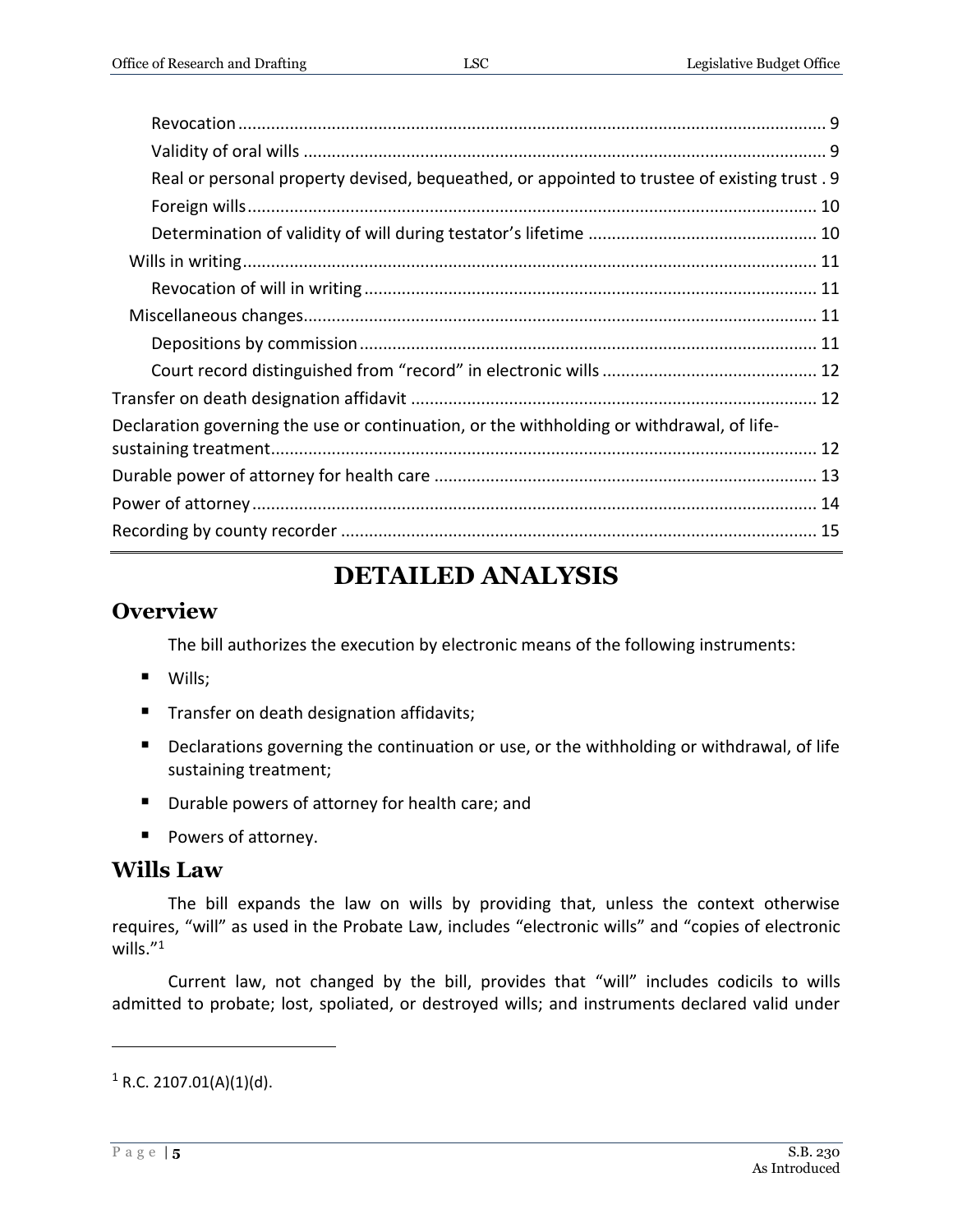the law on declaring a will valid, but "will" does not include inter vivos trusts or other instruments that have not been admitted to probate.<sup>2</sup>

The bill modifies current law by providing that, except for oral wills *governed by the Ohio oral wills statute* (see below under "**Validity of oral wills**"), every will must be in writing, including handwritten or typewritten, *or be an electronic will*. 3

#### <span id="page-5-1"></span><span id="page-5-0"></span>**Electronic wills**

#### **How executed**

The bill specifies that all of the following procedures apply to an "electronic will:"<sup>4</sup>

- 1. The will must be a "record" that is readable as text at the time it is "signed" under (2) and (3) below.
- 2. The will must be signed at the end by the testator or by another individual in the testator's name, in the testator's physical or "electronic presence," and by the testator's direction.
- 3. The will must be signed in the physical or electronic presence of the testator by two or more competent witnesses and all of the following apply:
	- a. If the witnesses sign in the electronic presence of the testator, they must be located in Ohio.
	- b. If the testator is a "vulnerable adult," the witnesses must sign the will in the physical presence of the testator.
	- c. The witnesses must sign the will within a reasonable time after witnessing the signing of the will.
	- d. The witnesses must subscribe and attest their signatures to the will.

These procedures must be recorded by electronic media containing both audio and visual components. The format of the recording must be preserved and stored in a safe, secure, and appropriate manner. The process of recording must ensure that the person executing the electronic will is the testator of the will. In addition, it must ensure that the persons signing the electronic will verbally acknowledge that they have signed the electronic will, that they recognize the consequences of their signing the electronic will, and that they understand the significance of the electronic will.<sup>5</sup>

 $\overline{a}$ 

 $3$  R.C. 2107.03(A).

 $2$  R.C. 2107.01(A).

 $4$  R.C. 2107.03(C).

 $5$  R.C. 2107.03(D).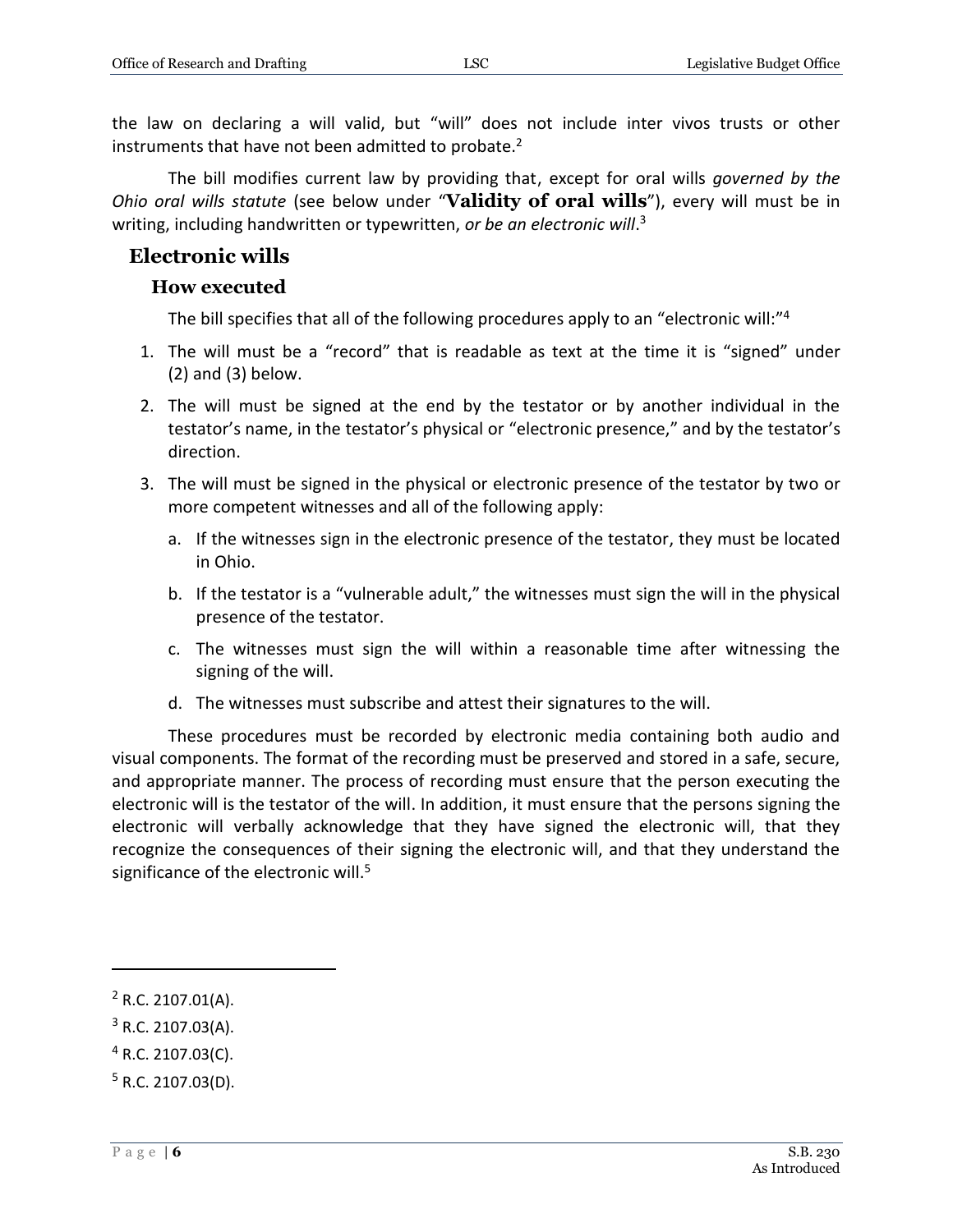Under the bill, a copy of the electronic will be provided to the testator of that electronic will. And, the bill provides that the intent of the testator that the "record" described in (1) above is the testator's electronic will may be established by extrinsic evidence.<sup>6</sup>

#### **Applicability of current laws**

<span id="page-6-0"></span>The bill specifies that on and after the bill's effective date, the laws of Ohio that are applicable to wills apply to electronic wills unless it is clear from the context or meaning of a particular provision that it applies only to a will other than an electronic will. It further specifies that the principles of equity apply to electronic wills.<sup>7</sup>

#### **Definitions**

<span id="page-6-1"></span>The bill defines the following terms for purposes of its provisions on electronic wills and other electronic instruments covered by the bill:<sup>8</sup>

"**Copy of an electronic will**" means a copy of the "record" of an electronic will that is readable as text.

"**Electronic**" or "**electronically**" means relating to technology having electrical, digital, magnetic, wireless, optical, electromagnetic, or similar capabilities.

"**Electronic presence**" means the relationship of two or more individuals in different locations communicating in real time to the same extent as if the individuals were physically present in the same location.

"**Electronic will**" means a will that is executed electronically as described above, and includes a copy of an electronic will.

"**Original will**" means the original will in writing or the copy of an electronic will that is offered for or admitted to probate.

"**Record**" means information that is inscribed in a tangible medium or that is stored in an electronic medium and is retrievable in perceivable form.

"**Sign**" means to do either of the following with the present intent to authenticate or adopt a record: (a) execute or adopt a tangible symbol, or (b) affix to or logically associate with a record an electronic symbol or process.

"**Vulnerable adult**" means a person who is 18 years of age or older and whose ability to perform the normal activities of daily living or to provide for the person's own care or protection is impaired due to a mental, emotional, sensory, or long-term physical or developmental, disability or dysfunction, or brain damage, or the debilitating infirmities of aging.

 $6$  R.C. 2107.03(E) and (F).

 $<sup>7</sup>$  R.C. 2107.031.</sup>

<sup>8</sup> R.C. 2107.01.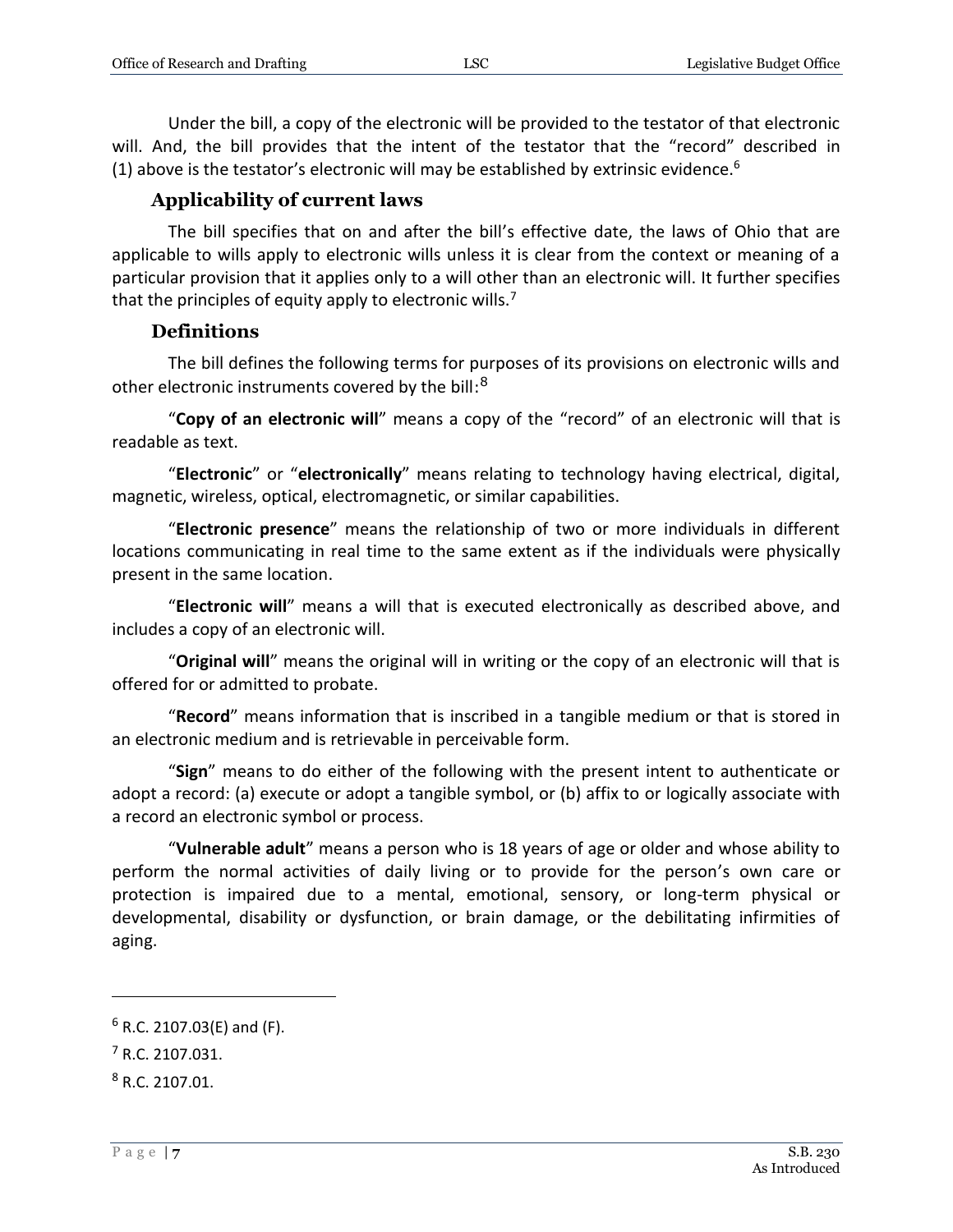"**Will annexed**" means the original will, a copy of the original will in writing, or a copy of the electronic will, whichever is applicable.

#### **Deposit of copy of will in judge's office**

<span id="page-7-0"></span>The bill requires that a copy of an electronic will be deposited by the testator or by some other person for the testator, in the office of the judge of the probate court in the county in which the testator lives, before or after the testator's death. A copy of such will may be deposited after the testator's death with or without applying for its probate. If a copy of an electronic will is deposited by some person for the testator, that person must attach with that copy an affidavit attested to by the testator authorizing the person to deposit the copy of the electronic will.<sup>9</sup> Every electronic will so deposited must be stored in a separate file in the court's records and contain information analogous to that required for wills in writing.<sup>10</sup>

Continuing law for wills in writing applies to a deposited electronic will. The will cannot be opened or read until delivered to a person entitled to receive it, until the testator files a complaint in the probate court for a declaratory judgment of the validity of the will, or until otherwise disposed of under continuing law's provisions on delivery of a deposited will, and generally, the deposited will is not a public record until an application is filed to probate it.<sup>11</sup>

#### **Admission of will to probate**

<span id="page-7-1"></span>Current law requires the probate court to admit a will to probate if it appears from the face of the will or from the testimony of the witnesses to a will that the execution of the will complies with the law in force at the time of its execution in the jurisdiction in which "the testator was physically present when" it was executed, with the law in force in Ohio at the time of the testator's death, or with the law in force in the jurisdiction in which the testator was domiciled at the time of the testator's death. The bill removes the clause in quotation marks referring to the law in the jurisdiction in which the testator was physically present.<sup>12</sup>

#### **Document purporting to be an electronic will**

<span id="page-7-2"></span>Under the bill, if a document that is executed that purports to be an electronic will is not executed in compliance with the requirements for executing an electronic will under "**How executed**," above (hereafter referred to as "electronic will requirements") that document must be treated as if it had been executed as an electronic will in compliance with those requirements if a probate court, after holding a hearing, finds that the proponent of the document as a purported electronic will has established, by clear and convincing evidence, all of the following:

The decedent prepared the document or caused the document to be prepared.

 $9$  R.C. 2107.07(A)(2).

 $10$  R.C. 2107.07(C).

 $11$  R.C. 2107.07(C) and by reference to R.C. 2107.08, not in the bill.

<sup>12</sup> R.C. 2107.18.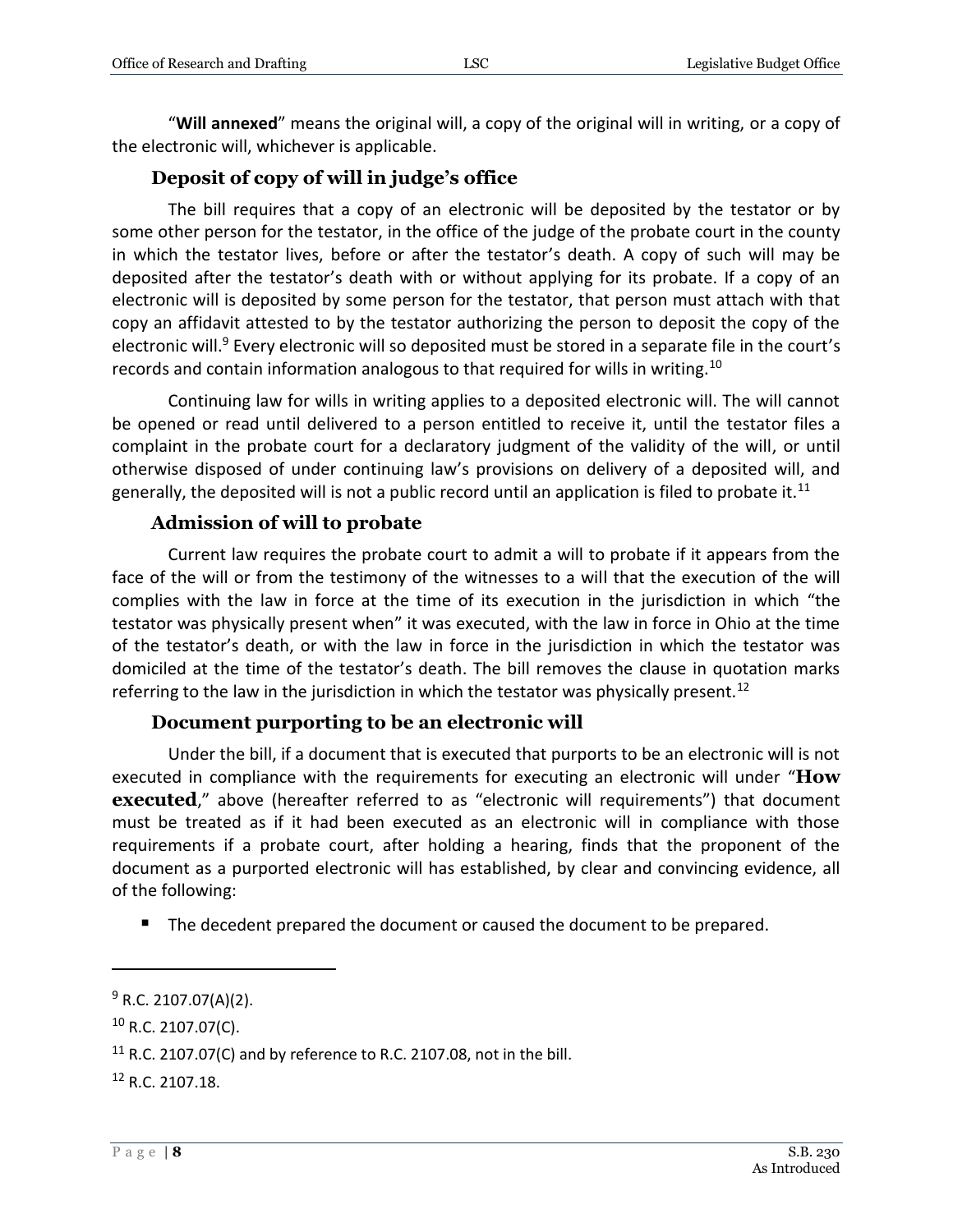- The decedent signed the document and intended the document to constitute the decedent's will.
- The electronic will requirements were complied with.

The executor may file an action in the probate court to recover court costs and attorney's fees from the attorney, if any, responsible for the execution of the document purporting to be an electronic will if the court holds a hearing as described above and finds that the proponent of the document as a purported electronic will has established by clear and convincing evidence the requirements in the above dot points.<sup>13</sup>

#### <span id="page-8-0"></span>**Revocation**

The bill provides that an electronic will is revoked in the following manner: $14$ 

- By the testator's subsequent will that revokes all or part of the electronic will expressly or by inconsistency; or
- By a "physical act," if it is established by a preponderance of the evidence that the testator, with the intent of revoking all or part of the will, performed the act or directed another individual who performed the act in the physical presence of the testator. "Physical act" includes using a delete or trash function on the computer pertaining to the electronic will or typing or writing "revoked" on an electronic or printed copy of the electronic will.

#### **Validity of oral wills**

<span id="page-8-1"></span>The bill modifies current law by providing that an oral will, made in the last sickness, is valid in respect to personal property if the oral will is reduced to writing *or transcribed electronically* and subscribed within ten days after the speaking of the testamentary words by two competent disinterested witnesses *who were, at the time the testamentary words were spoken, in the physical or electronic presence of the testator*. *The witnesses who were, at the time the testamentary words were spoken, in the electronic presence of the testator must be located in Ohio*. The witnesses must prove that the testator was of sound mind and memory, not under restraint, and that the testator called upon some person *physically or electronically*  present at the time the testamentary words were spoken to bear testimony to the disposition as the testator's will.<sup>15</sup>

#### <span id="page-8-2"></span>**Real or personal property devised, bequeathed, or appointed to trustee of existing trust**

In current law authorizing a testator, by will, to devise, bequeath, or appoint property or an interest in property to a trustee of a trust that is evidenced by a written instrument with

<sup>13</sup> R.C. 2107.24(B) and (C).

<sup>14</sup> R.C. 2107.33(B).

 $15$  R.C. 2107.60(A).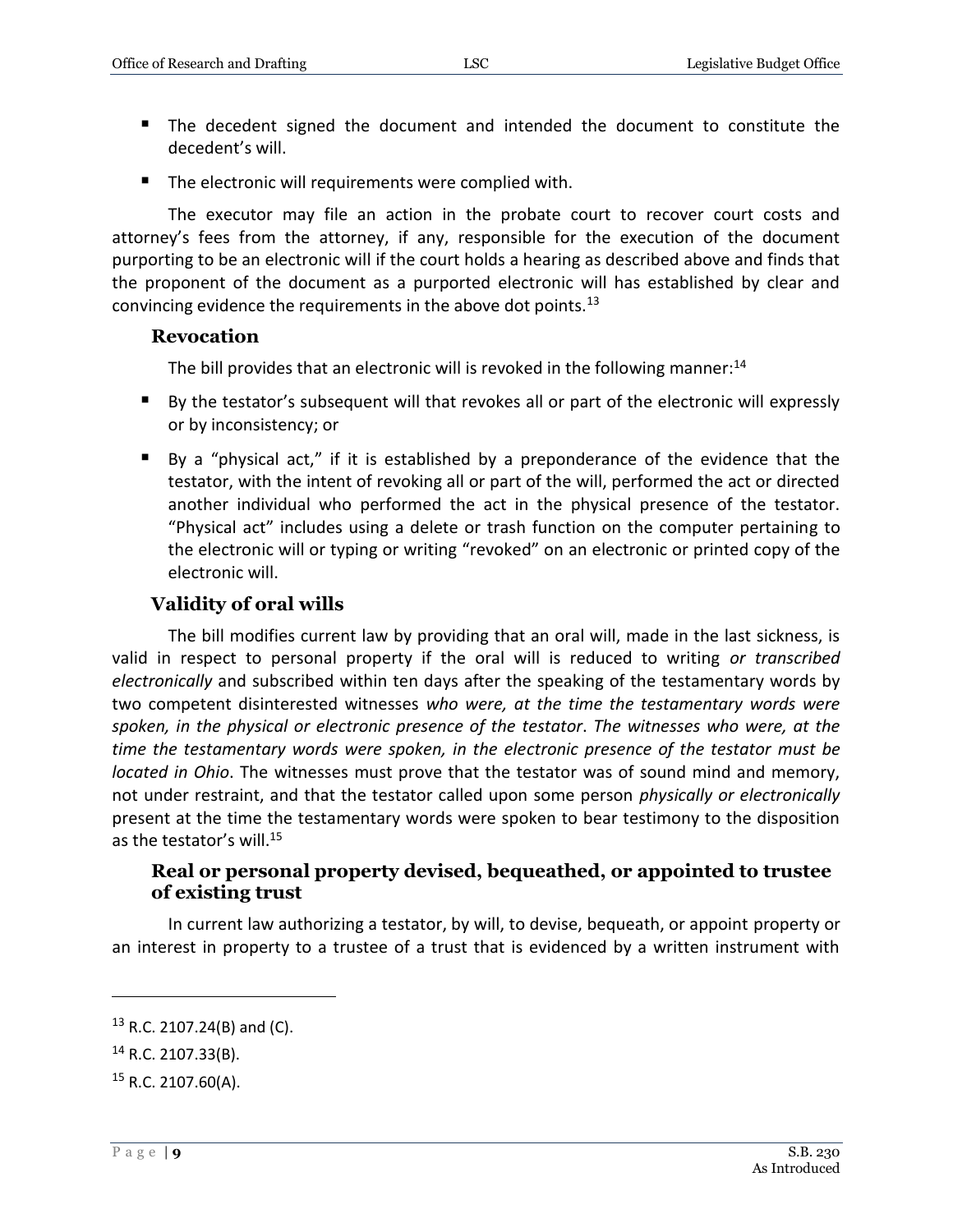certain requirements, the bill adds that such trust may be evidenced by an *electronic instrument*, and refers to any amendments or modifications of the trust made in writing *or electronically*. 16

#### **Foreign wills**

<span id="page-9-0"></span>Under current law, authenticated copies of wills of persons "not domiciled in this state," executed and proved according to the laws of any state or territory of the United States, relative to property in Ohio, may be admitted to record in the probate court of a county where a part of that property is situated. The recorded authenticated copies are valid as wills made in Ohio. The bill eliminates the quoted reference to persons "not domiciled in this state."<sup>17</sup>

#### **Determination of validity of will during testator's lifetime**

<span id="page-9-1"></span>Current law allows a testator to file a complaint with the probate court to determine before the testator's death that the testator's will is a valid will subject only to its subsequent revocation or modification. Such right to file a complaint or to voluntarily dismiss a filed complaint is personal to the testator.<sup>18</sup> The bill defines "will" for purposes of the complaint and the court procedures to include an electronic will. It also defines "copy of an electronic will," "electronic presence," "electronic will," and "sign" as in "**Definitions**," above.<sup>19</sup>

The bill modifies current law pertaining to some of the contents of a complaint as follows:<sup>20</sup>

- A statement that a copy of the *written or electronic* will has been filed with the court.
- A statement that the will is in writing *or is an electronic will*.
- A statement that the will, *if in writing*, was signed by the testator, or was signed in the testator's name by another person in the testator's conscious presence and at the testator's express direction; *or a statement that the will, if an electronic will, was signed at the end by the testator or by another individual in the testator's name, in the testator's physical presence or electronic presence, and at the testator's express direction*.
- A statement that the will, *if in writing*, was signed in the conscious presence of the testator by two or more competent individuals, each of whom either witnessed the testator sign the will, or heard the testator acknowledge signing the will; *or a statement that the will, if an electronic will, was signed in the physical presence or electronic*

<sup>16</sup> R.C. 2107.63.

<sup>17</sup> R.C. 2129.05.

<sup>18</sup> R.C. 5817.02(A), not in the bill.

<sup>&</sup>lt;sup>19</sup> R.C. 5817.01.

 $20$  R.C. 5817.05(C)(1) to (4).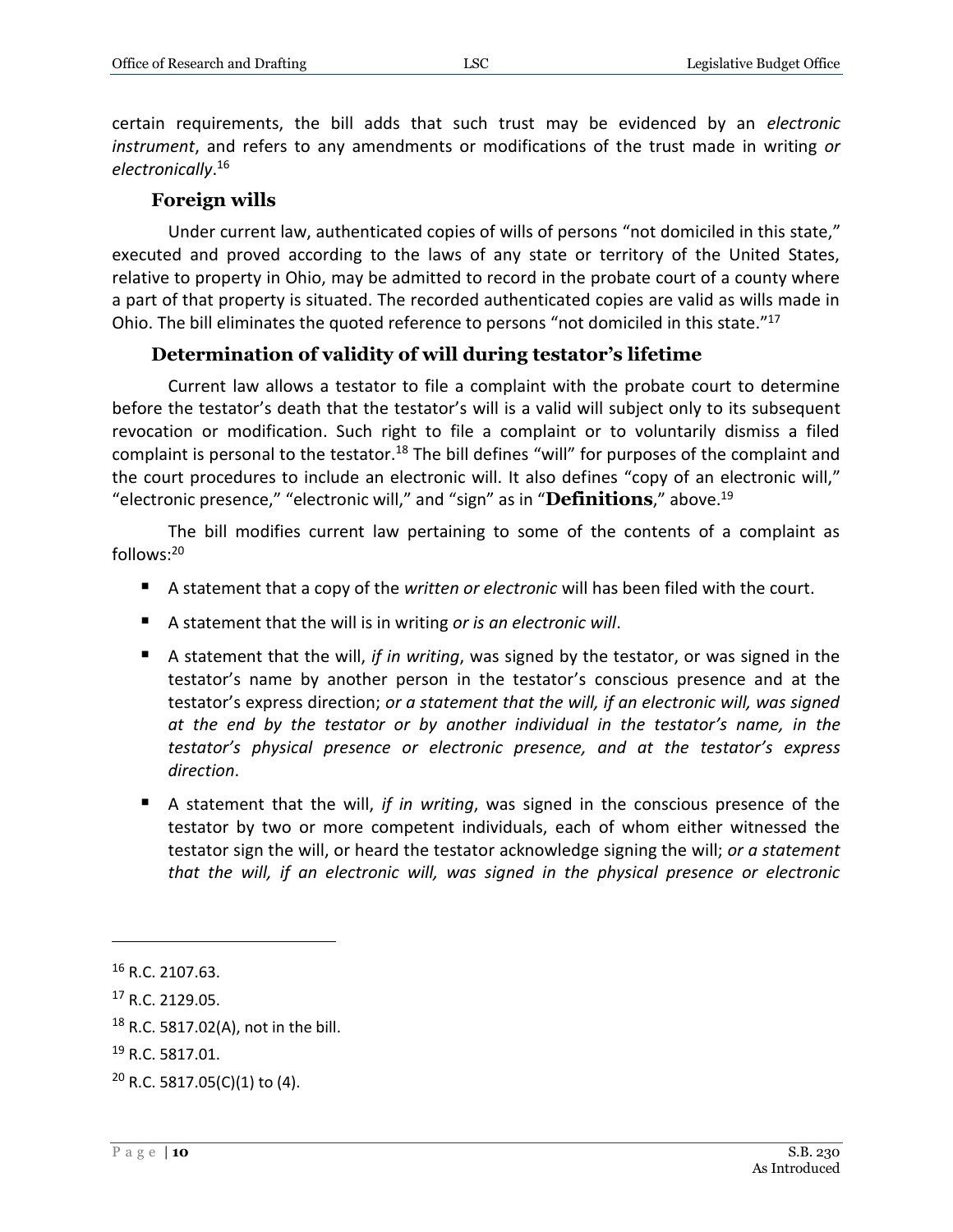*presence of the testator by two or more competent individuals and that all of the electronic will requirements were complied with.*

### <span id="page-10-0"></span>**Wills in writing**

Under continuing law, a will: (a) must be signed at the end by the testator or by some other person in the testator's "conscious presence" and at the testator's express direction, and (b) must be attested and subscribed in the conscious presence of the testator, by two or more competent witnesses, who saw the testator subscribe, or heard the testator acknowledge the testator's signature. "Conscious presence" means within the range of any of the testator's senses, excluding the sense of sight or sound that is sensed by telephonic, electronic, or other distant communication. The bill specifies that those requirements apply to a *will in writing*. 21

#### **Revocation of will in writing**

<span id="page-10-1"></span>Under current law as modified by the bill, a will *in writing* is revoked in any of the following manners: $22$ 

- By the testator by tearing, canceling, obliterating, or destroying it with the intention of revoking it.
- By some person, at the request of the testator and in the testator's *physical* presence, by tearing, canceling, obliterating, or destroying it with the intention of revoking it.
- By some person tearing, canceling, obliterating, or destroying it pursuant to the testator's express written direction.
- By some other written will or codicil *or by an electronic will*, executed as prescribed by the Wills Law, including the electronic will provisions.
- By some other writing that is signed, attested, and subscribed in the manner provided by the Wills Law.

### <span id="page-10-2"></span>**Miscellaneous changes**

#### **Depositions by commission**

<span id="page-10-3"></span>Under current law, when a witness to a will, or other witness competent to testify is unable to attend court because the witness resides outside of the court's jurisdiction, or resides within it but is infirm and unable to attend court, the probate court may issue a commission with the will annexed directed to any suitable person. In lieu of the original will, the probate court may annex to the commission a photocopy of the will or a copy of the will made by any similar process. Under the bill, the court may annex to the commission a photocopy of the

 $21$  R.C. 2107.03(B).

<sup>22</sup> R.C. 2107.33(A).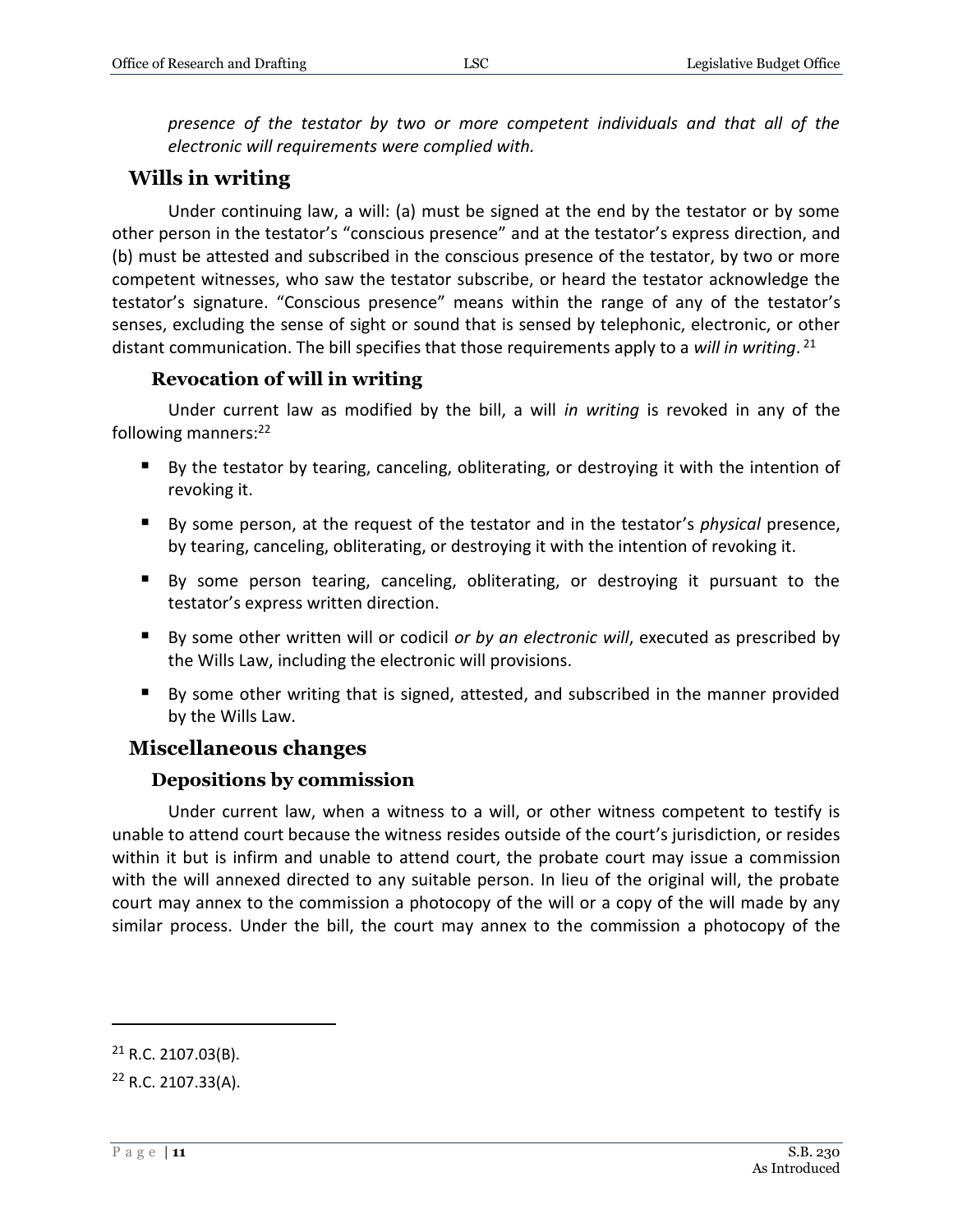*original* will (as defined under "**Definitions**," above) or a copy of *that* will made by a similar process.<sup>23</sup>

#### **Court record distinguished from "record" in electronic wills**

<span id="page-11-0"></span>Some provisions in the Wills Law use the term "record" in the context of a court record. The bill clarifies the use of the term "record" in those provisions by specifying "court record" to distinguish that phrase from "record" as defined and used in the electronic will requirements.<sup>24</sup>

# <span id="page-11-1"></span>**Transfer on death designation affidavit**

Generally, continuing law permits a real property owner to designate the property or an interest in the property as transferable on death to a designated beneficiary or beneficiaries by executing a transfer on death designation affidavit.

The bill specifies that a transfer on death designation affidavit may be executed in writing or in an electronic manner. If executed in an electronic manner, a certified copy or a copy of the affidavit that is readable as text is considered to be a certified copy or a copy of the record of the affidavit. A copy of that affidavit must be offered for recording with the county recorder as provided in the law on transfer on death designation affidavits.<sup>25</sup>

# <span id="page-11-2"></span>**Declaration governing the use or continuation, or the withholding or withdrawal, of life-sustaining treatment**

Continuing law permits an adult who is of sound mind voluntarily to execute at any time a declaration governing the use or continuation, or the withholding or withdrawal, of lifesustaining treatment (hereafter referred to as "declaration").<sup>26</sup> The bill expands the definition of "declaration" to include an electronic document executed under the law governing declarations.<sup>27</sup> For purposes of that law, it defines "copy of a declaration" as a printed or electronic copy of a declaration in writing, a copy of the record of a declaration executed electronically that is readable as text, or an electronic copy of the record of a declaration executed electronically.<sup>28</sup> The bill also defines "electronic," "electronically," "electronic presence," "record," "sign," and "vulnerable adult" as in "**Definitions**" above.<sup>29</sup>

The bill modifies current law as follows:

 *If the declaration is in writing*, it must be signed at the end by the declarant or by another individual at the declarant's direction and state the date of its execution. *If the* 

<sup>&</sup>lt;sup>23</sup> R.C. 2107.17.

<sup>24</sup> R.C. 2107.29, 2107.30, and 2107.31.

<sup>25</sup> R.C. 5302.22(B).

 $26$  R.C. 2133.02(A)(1).

<sup>27</sup> R.C. 2133.01(F).

<sup>28</sup> R.C. 2133.01(CC).

<sup>29</sup> R.C. 2133.01(DD).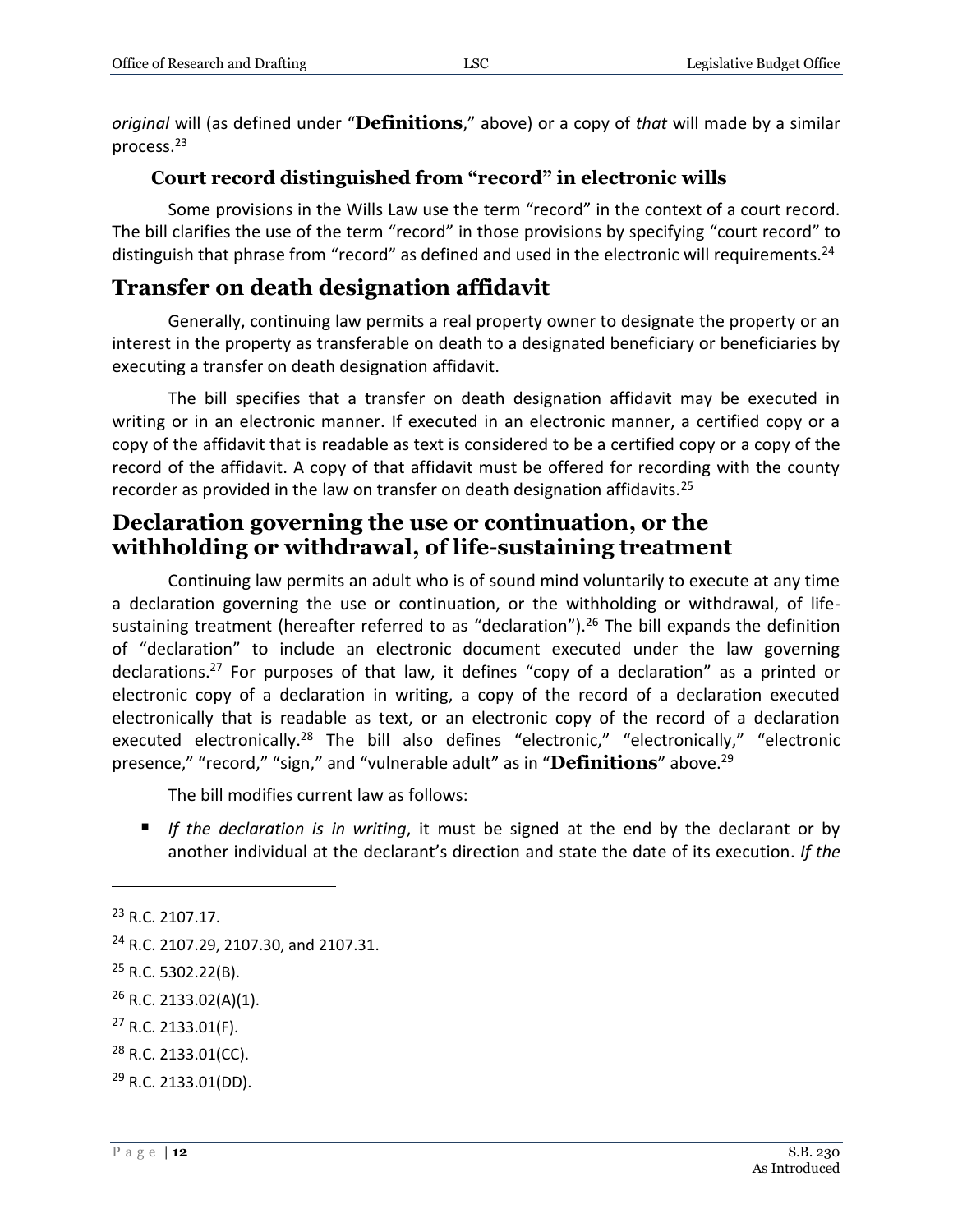*declaration is executed electronically, the declarant or another individual at the direction of the declarant must sign the record associated with, and at the end of, the declaration, and state the date of its execution.* The declaration may either be witnessed or acknowledged*.* 30

- If witnessed, a declaration must be witnessed by two individuals in whose *physical* presence, *if the declaration is in writing, or physical or electronic presence, if the declaration is executed electronically,* the declarant, or another individual at the direction of the declarant, signed the declaration. *The witnesses to a declaration that is executed electronically in the electronic presence of the declarant or another individual at the direction of the declarant must be located in Ohio. The witnesses to a declaration that is executed electronically by a declarant who is a vulnerable adult or by another individual at the direction of a declarant who is a vulnerable adult must sign the declaration in the physical presence of the declarant*. Each witness must subscribe the witness's signature after the signature of the declarant or other individual at the direction of the declarant and thus, attest to the witness's belief that the declarant appears to be of sound mind and not under or subject to duress, fraud, or undue influence. Continuing law specifies who may or may not be witnesses. $31$
- If acknowledged, a declaration must be acknowledged before a notary public, who must make the appropriate certification and must attest that the declarant appears to be of sound mind and not under or subject to duress, fraud, or undue influence*. If a declaration is executed electronically, a notary public performing the certification and attestation must do so through an electronic notarization or as an online notarization pursuant to the Ohio Notary Law*. 32

# <span id="page-12-0"></span>**Durable power of attorney for health care**

Continuing law permits an adult who is of sound mind to voluntarily execute a durable power of attorney for health care that authorizes an attorney in fact to make health care decisions for the principal when the principal's attending physician determines that the principal has lost the capacity to make such informed health care decisions.<sup>33</sup>

The bill modifies current law on the execution of a durable power of attorney for health care by providing the following:

 *If a durable power of attorney for health care is in writing,* it must be signed at the end of the instrument by the principal and state the date of its execution. *If a durable power of attorney for health care is executed electronically, the principal must sign the record* 

 $30$  R.C. 2133.02(A)(1).

 $31$  R.C. 2133.02(B)(1).

<sup>32</sup> R.C. 2133.02(B)(2).

<sup>33</sup> R.C. 1337.12(A)(1).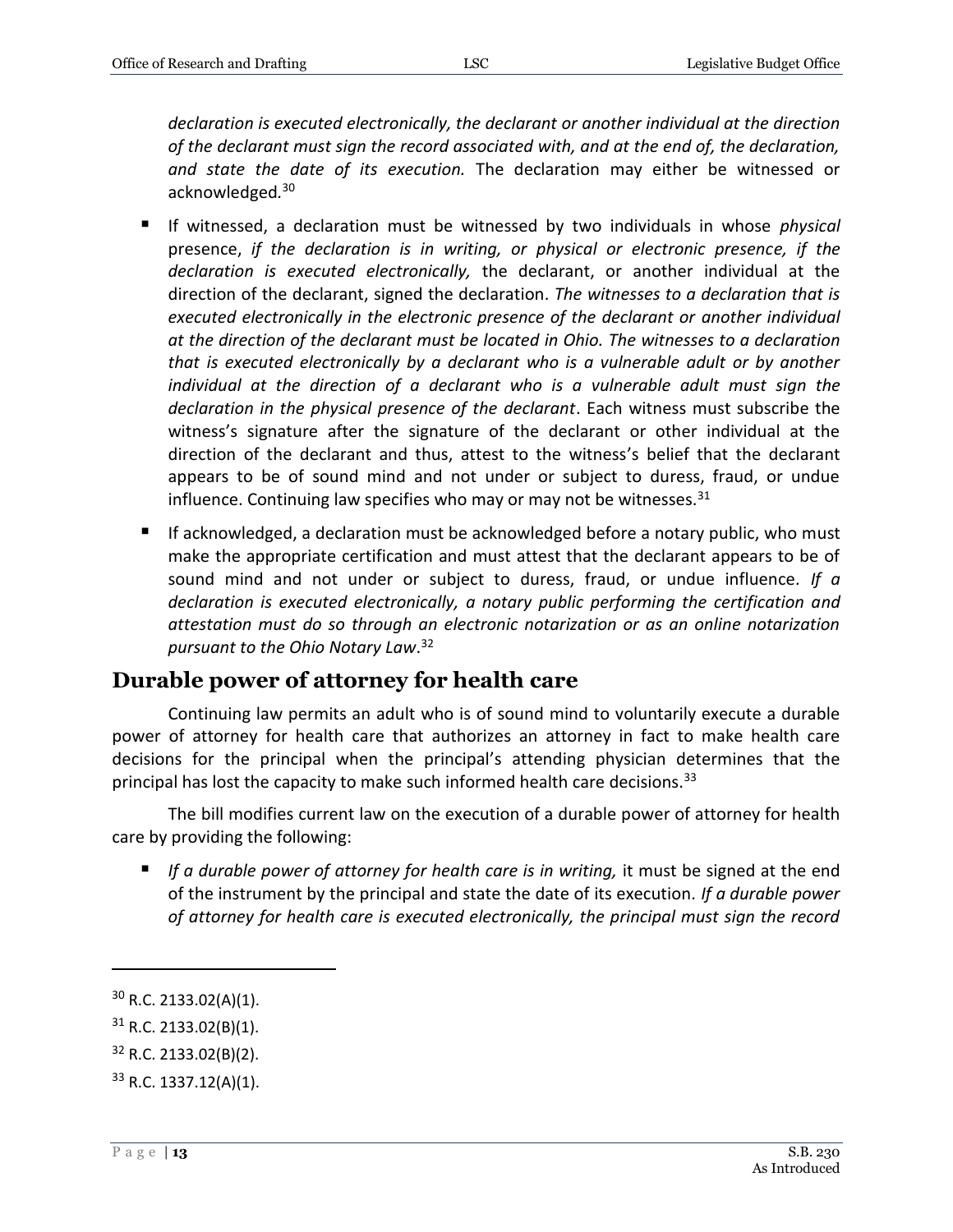*associated with, and at the end of, the instrument and state the date of its execution.* The instrument must either be witnessed or be acknowledged by the principal. $34$ 

- The witnessing of a durable power of attorney for health care involves the principal signing the *applicable instrument* (i.e., the written or the electronic instrument), or acknowledging the principal's signature, at the end of the instrument in the *physical* presence or *electronic presence, as applicable*, of each witness. *A witness for a durable power of attorney for health care that is electronically executed may be in either the physical or electronic presence of the principal*. *A witness for a durable power of attorney for health care that is executed electronically in the electronic presence of the principal must be located in Ohio. A witness for a durable power of attorney for health care that is executed electronically by the principal who is a vulnerable adult must sign such durable power of attorney in the physical presence of the principal.* Each witness must subscribe the witness's signature after the principal's signature of the principal and thus, attest to the witness's belief that the principal appears to be of sound mind and not under or subject to duress, fraud, or undue influence.<sup>35</sup>
- If acknowledged, a durable power of attorney for health care must be acknowledged before a notary public who must make the appropriate certification and attest that the principal appears to be of sound mind and not under or subject to duress, fraud, or undue influence. *If the durable power of attorney for health care is executed electronically, the notary public performing the certification and attestation must do so through an electronic notarization or as an online notarization under the Ohio Notary Law.<sup>36</sup>*

Under the bill, a durable power of attorney for health care executed electronically may include some or all of the information required for a printed version according to the intention of the principal. The record of an electronic durable power of attorney for health care may be retrieved and copied in readable text.<sup>37</sup>

The bill defines "electronic," "electronically," "electronic presence," "record," "sign," and "vulnerable adult" as in "**Definitions**," above.<sup>38</sup>

#### <span id="page-13-0"></span>**Power of attorney**

The bill modifies current law by providing that a power of attorney must be signed by the principal or in the principal's conscious presence *or electronic presence* by another individual directed by the principal to sign the principal's name on the power of attorney. A

 $34$  R.C. 1337.12(A)(1)(a) and (b).

<sup>35</sup> R.C. 1337.12(B).

<sup>36</sup> R.C. 1337.12(C).

<sup>37</sup> R.C. 1337.121 and R.C. 1337.17, not in the bill.

<sup>38</sup> R.C. 1337.11(DD).